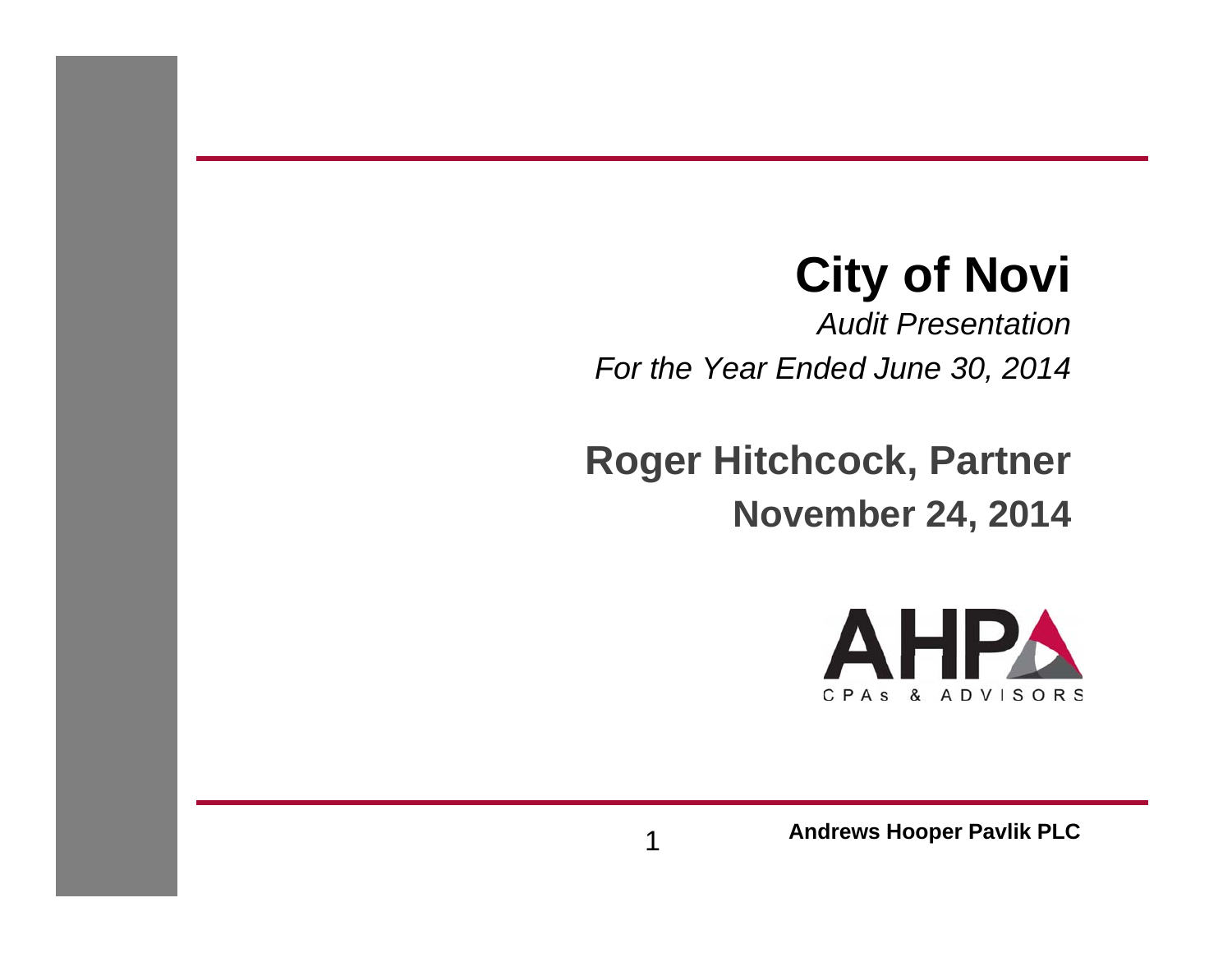# **City of Novi – Results of the Audit**

- $\blacksquare$ Great Cooperation with Management
- $\blacksquare$ AHP Responsibility is to the City Council
- $\blacksquare$ AHP Re quired Communications all Affirmative
- $\blacksquare$ No Significant Matters Noted
- Unmodified/Clean Opinion
- $\blacksquare$ No Single Audit Required
- $\blacksquare$ Material Weakness
- $\blacksquare$ ■ Excellent Results

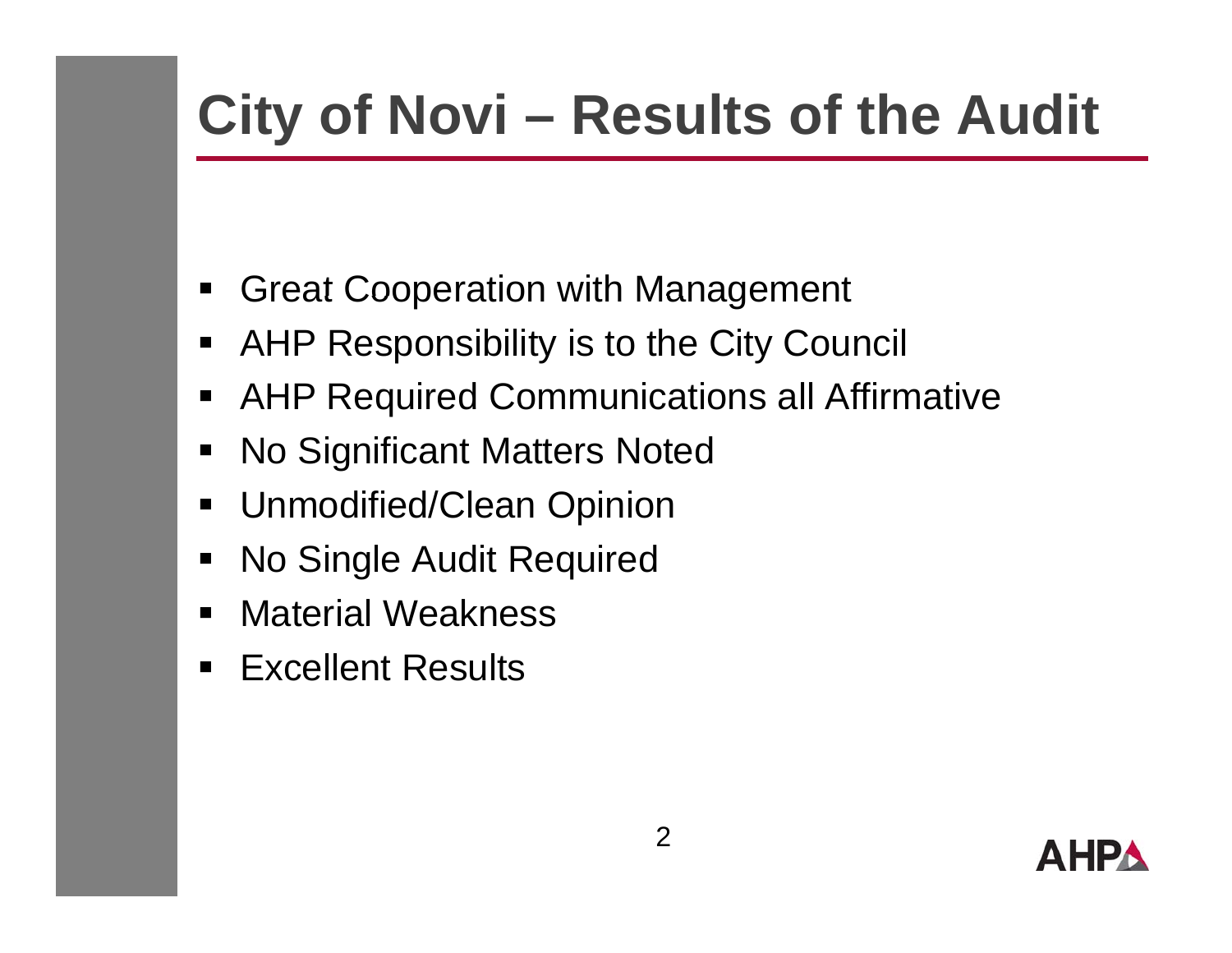# **2014 General Summary**

- $\blacksquare$  GFOA Certificate of Excellence in Financial Reporting for June 30, 2013 – the 16<sup>th</sup> year received
- Standard & Poor's bond rating of AA+
- $\blacksquare$  Upcoming GASBs – Note 14 in report beginning on page 51

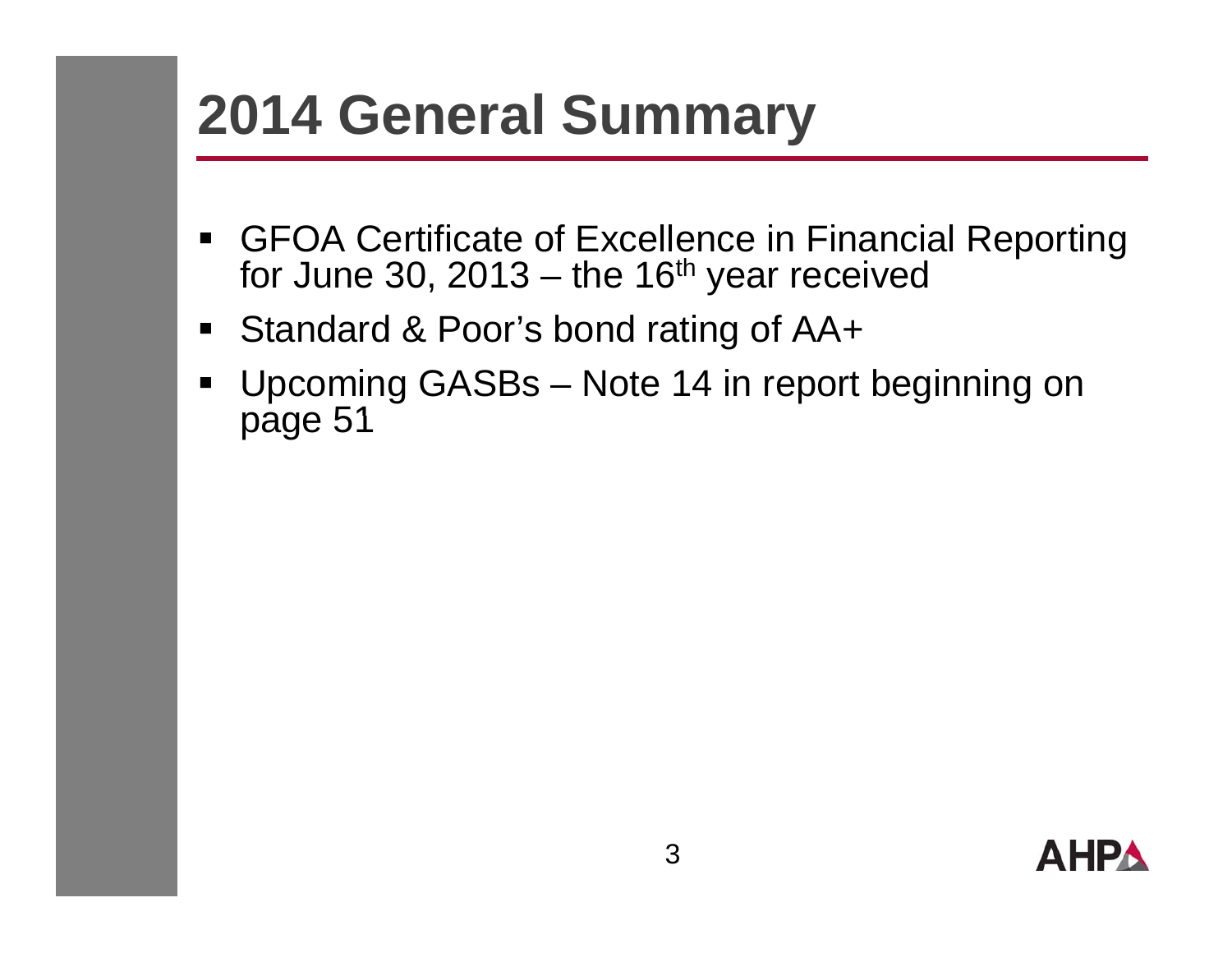### **Government-Wide Statements Summary**

- $\blacksquare$ Total assets of \$390.3 million
- $\blacksquare$ Total liabilities of \$53.3 million
- $\blacksquare$ ■ Total net position of \$337.9 million  $-$  an increase of  $\$2$ million
- $\blacksquare$  Decrease in bonds payable of \$3.7 million to \$37.7 million
- $\blacksquare$ Total revenues of \$75.9 million – up \$1.0 million
- $\blacksquare$ Total expenditures of \$72.5 million – up \$661 thousand
- $\blacksquare$ General revenues of \$37.8 million – up \$4.2 million

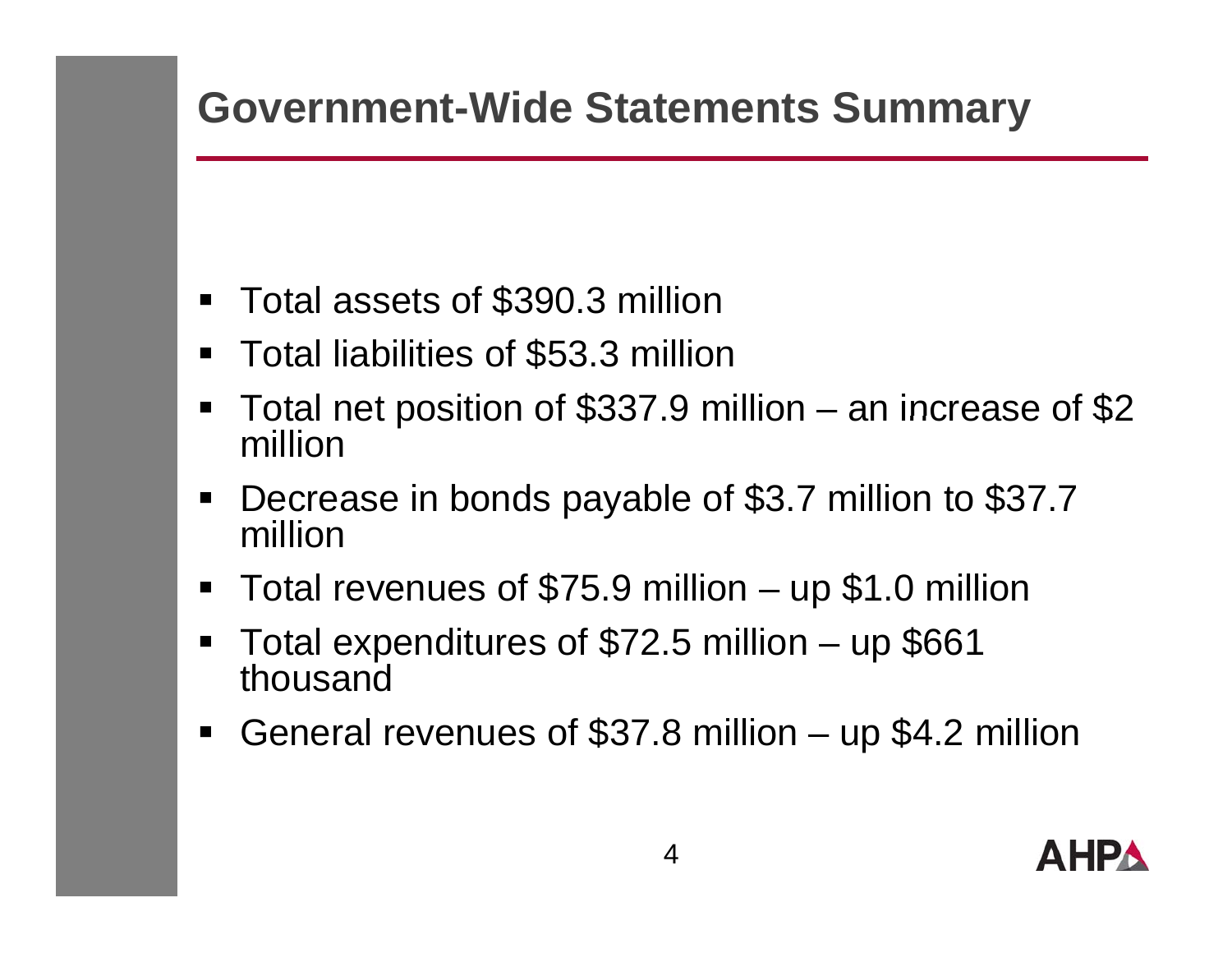# **General Fund Summary**

- $\blacksquare$ Total assets of \$12.3 million
- $\blacksquare$ Total liabilities of \$2.8 million
- Total fund balance of \$9.5 million – an increase of \$678 thousand
- $\blacksquare$ Revenues of \$24.7 million – up \$665 thousand
- $\blacksquare$ **Expenditures of \$29 million** – down \$33 thousand
- $\qquad \qquad \blacksquare$  Other financing sources of \$5 million – up \$743 thousand
- $\blacksquare$ ■ No significant budget to actual differences – revenues 100% of budget and expenditures 98% of budget

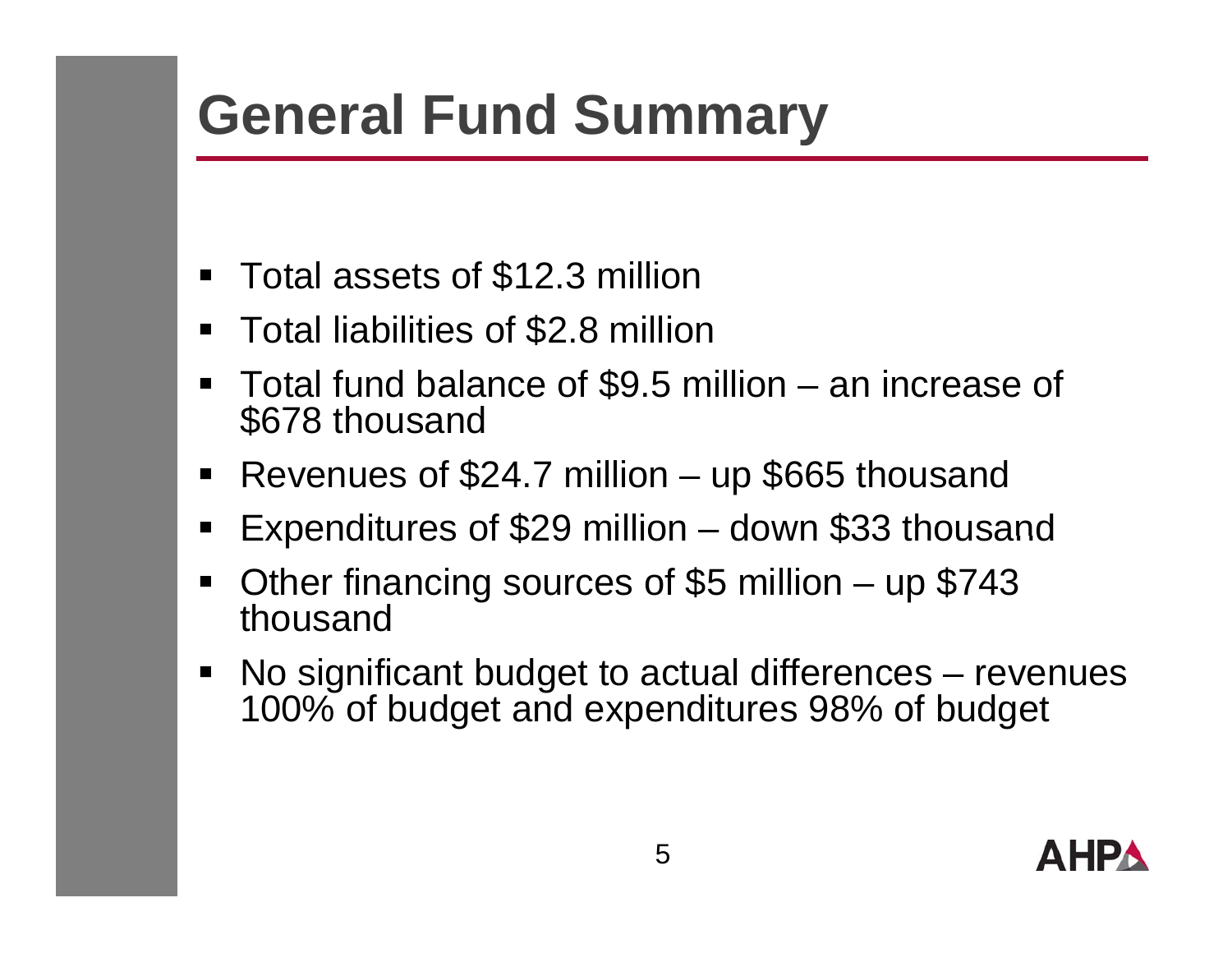#### Governmental Activities Net PositionYears Ended June 30, 2010 Through 2014 (in millions)



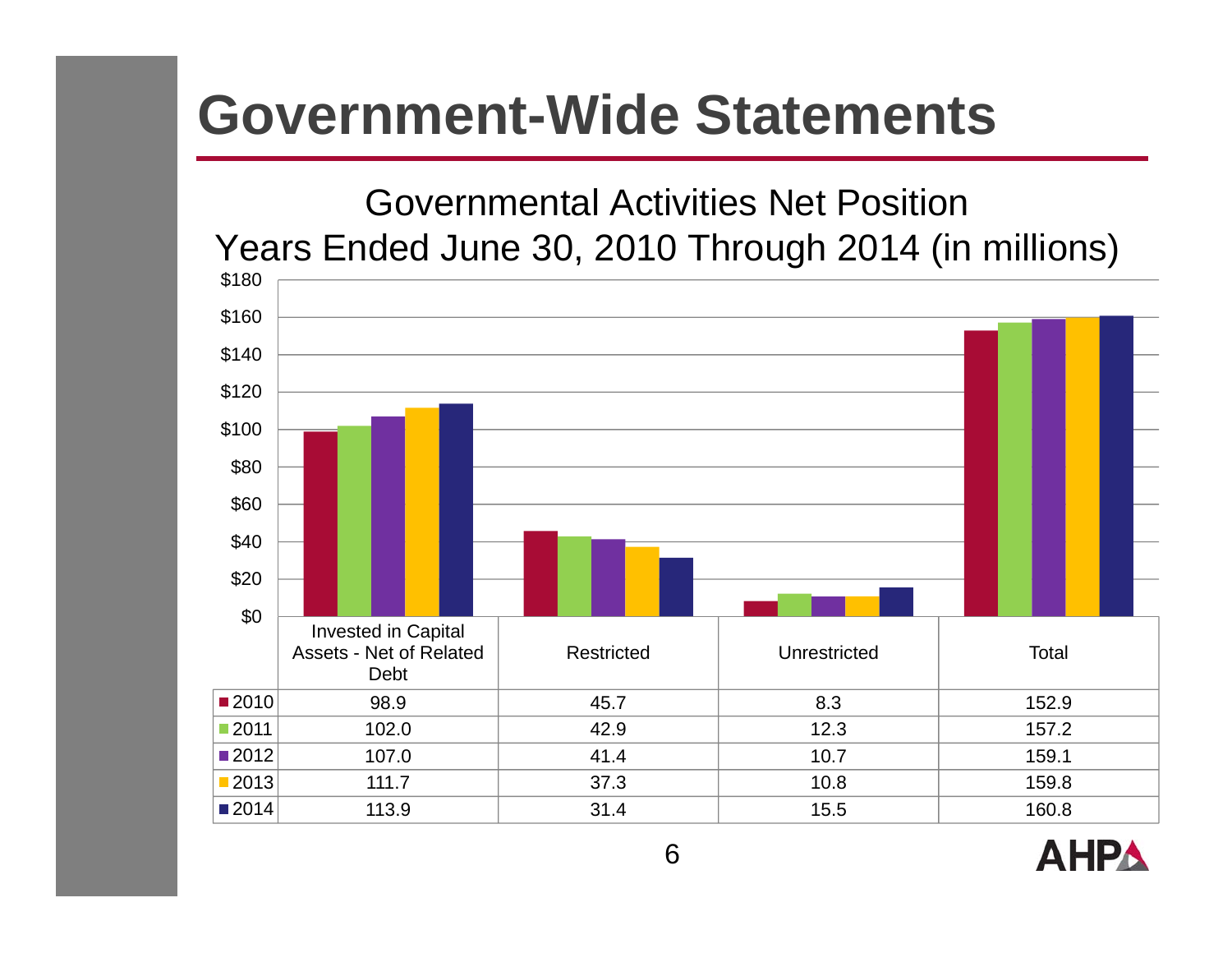#### Business-Type Activities Net Position Years Ended June 30, 2010 Through 2014 (in millions)



**AHPA**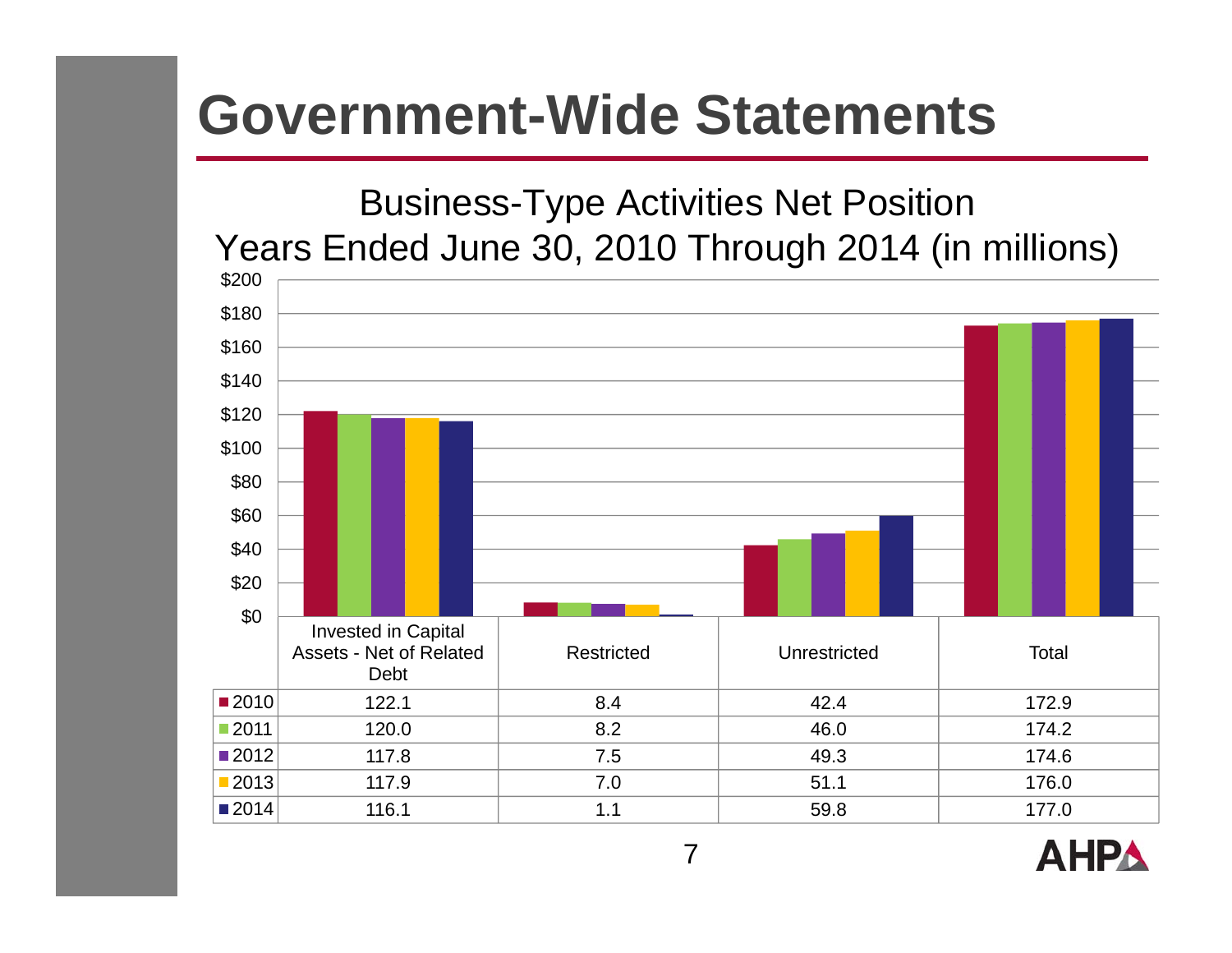#### Revenue Trends Years Ended June 30, 2010 Through 2014 (in millions)



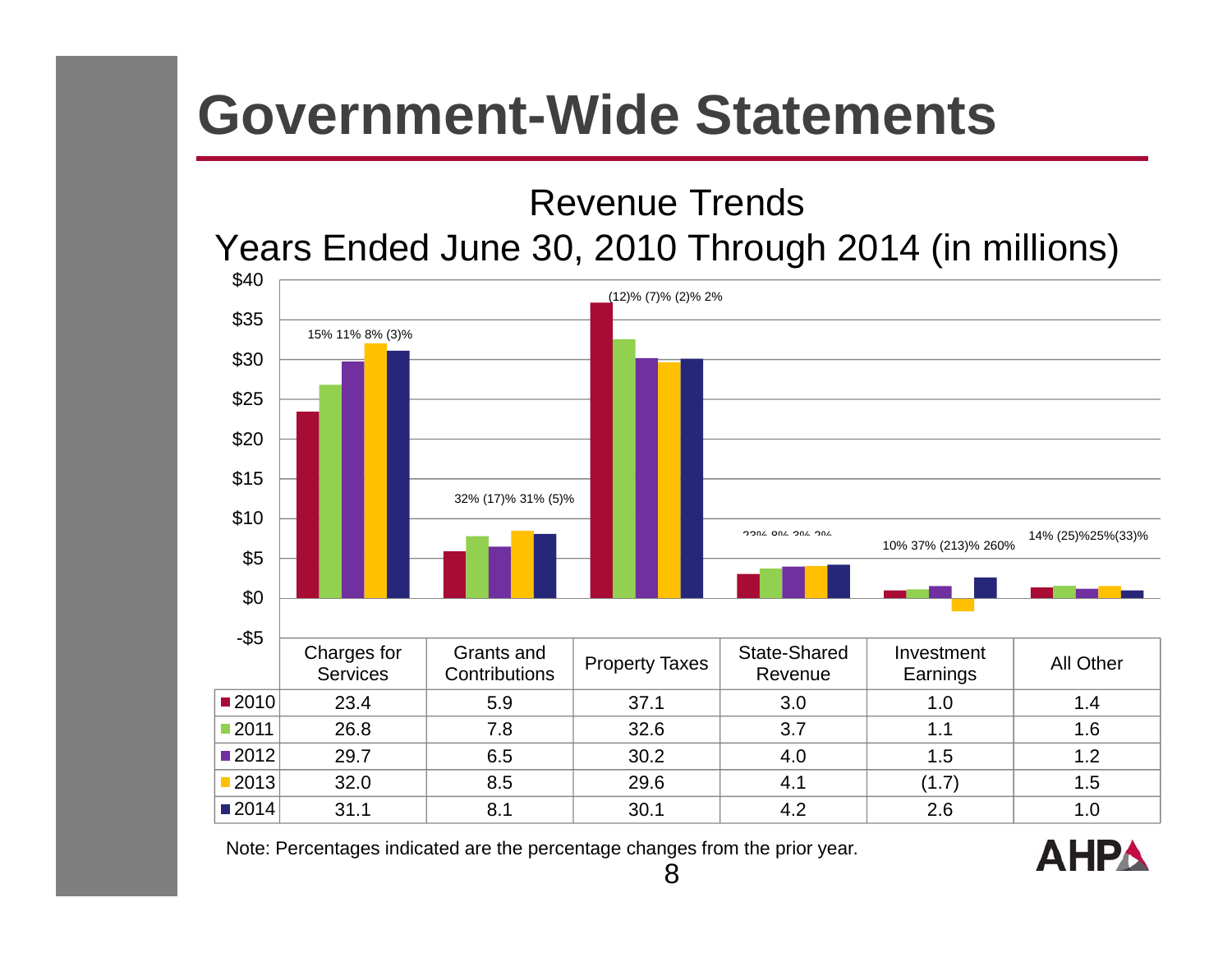Governmental Activities Expense Trends

Years Ended June 30, 2010 Through 2014 (in millions)



\*Due to a reclassification of the building department expenses from Public Safety to Community and Economic Development ; 2010-2011 as originally reported. Note: Percentages indicated are the percentage changes from the prior year. 9

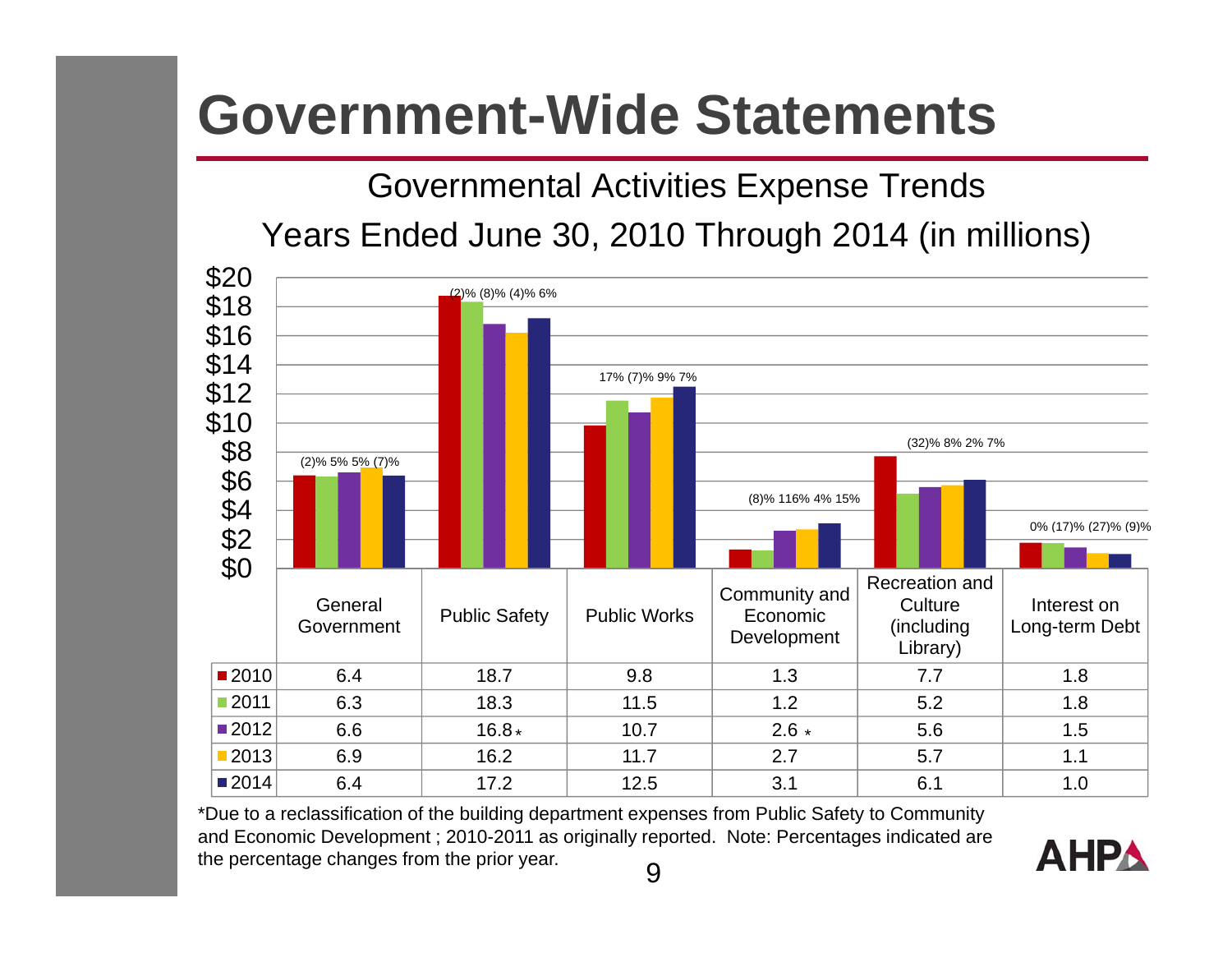

The increase in expenditures in 2008 was due to street construction and drug forfeiture fund building improvements. 10

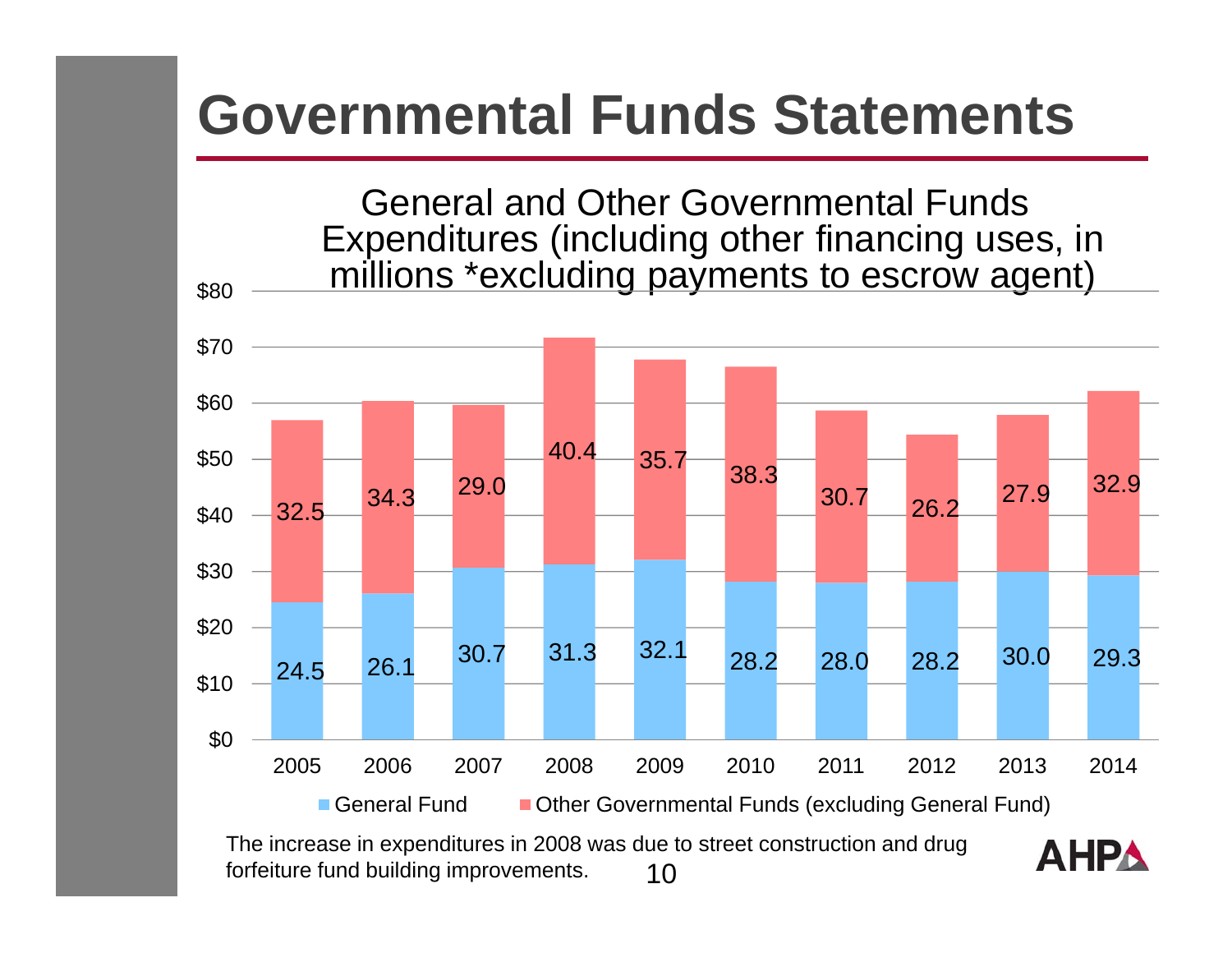

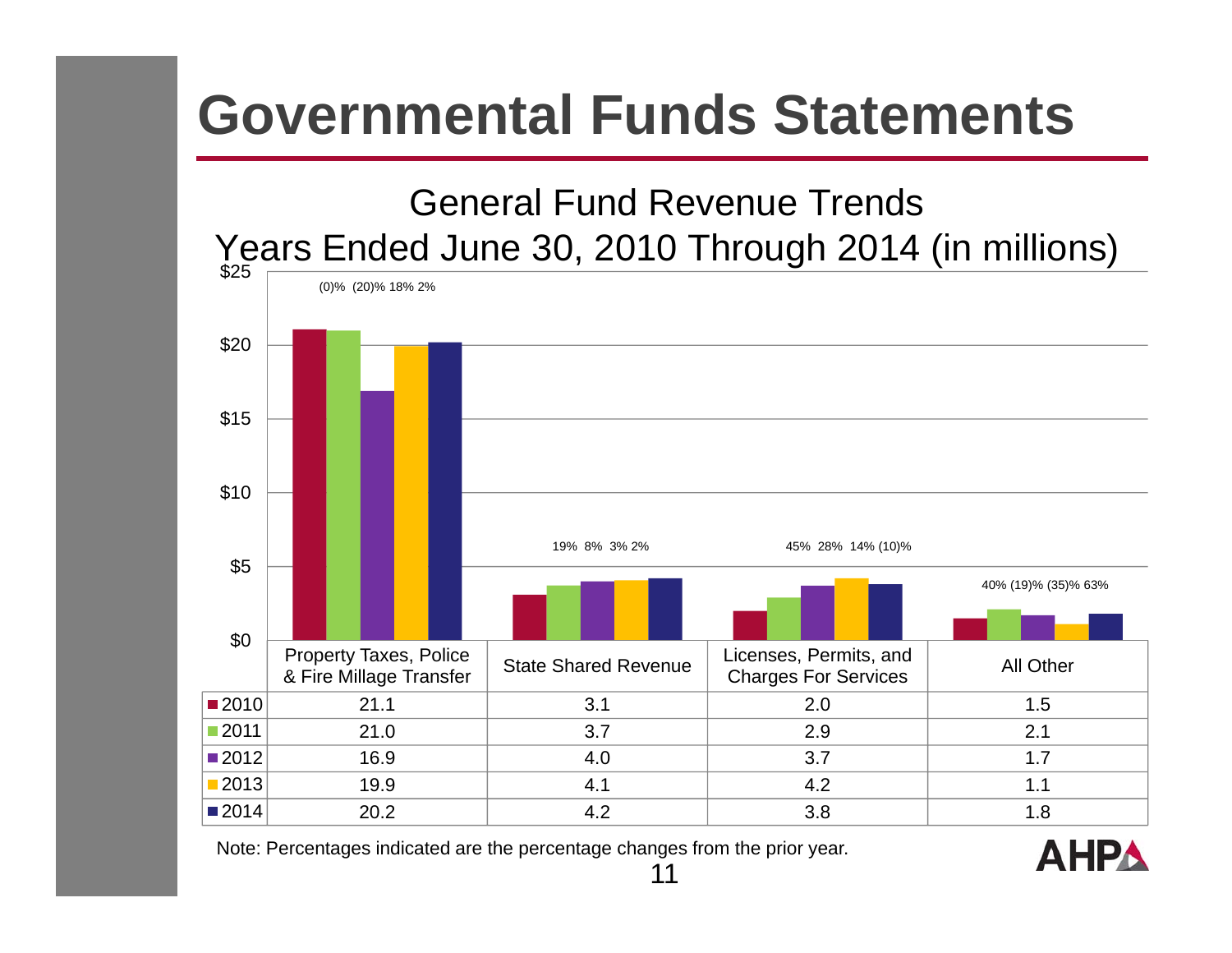#### General Fund Expenditure Trends

Years Ended June 30, 2010 Through 2014 (in millions)



Expenditures listed exclude operating transfers

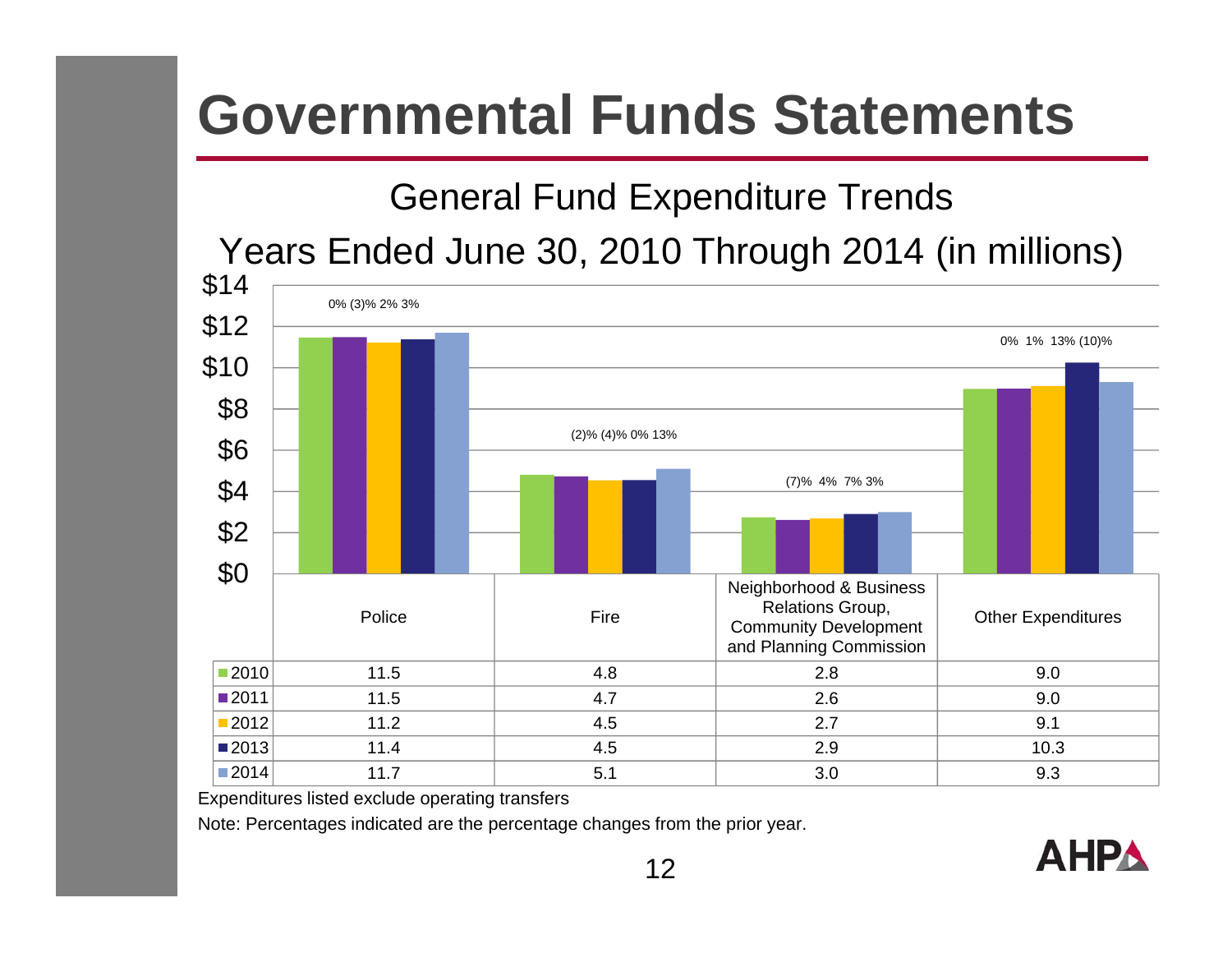#### General Fund – Fund Balance

#### Years Ended June 30, 2010 Through 2014 (in millions)



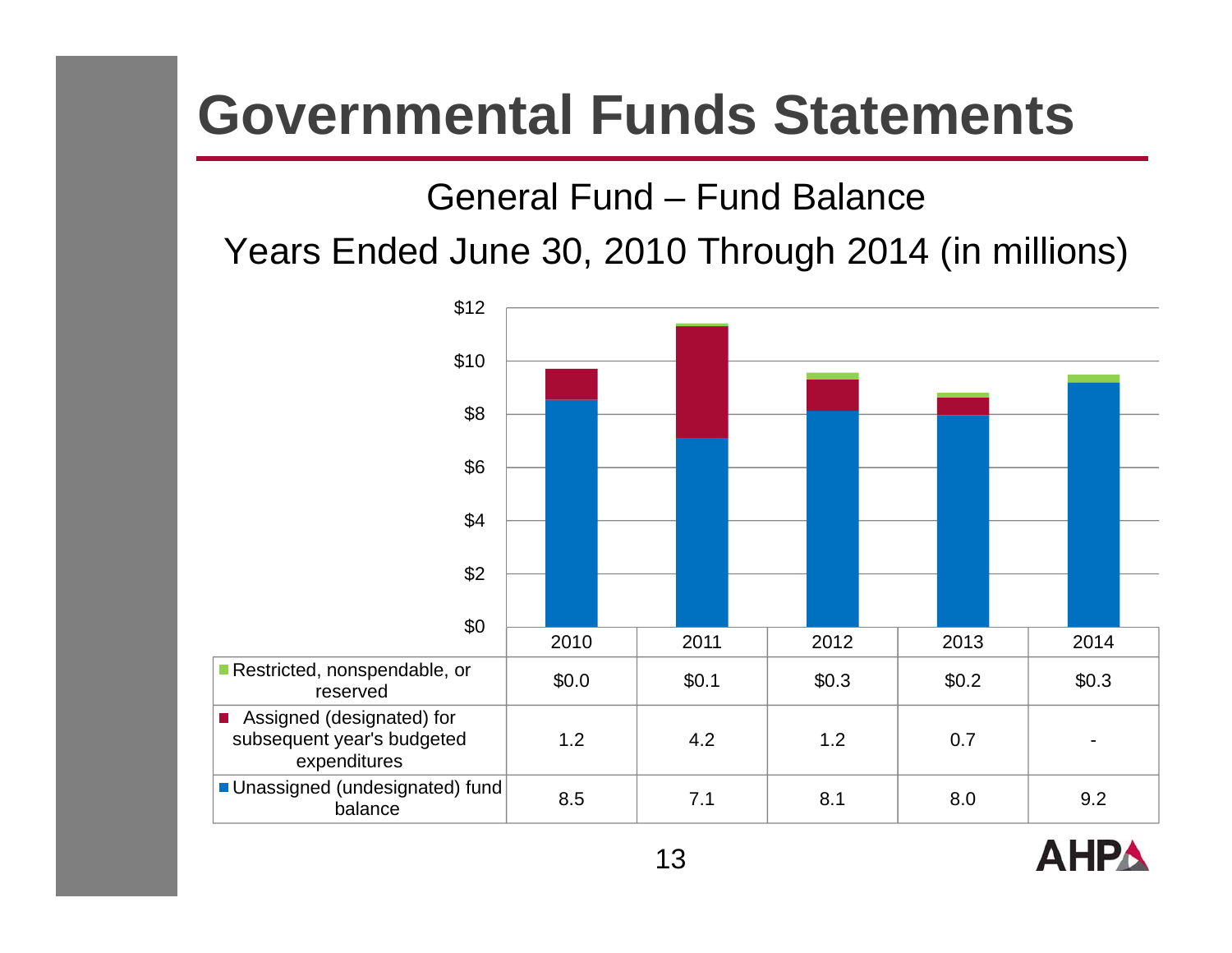General Fund Unassigned (Undesignated) Fund Balance as a Percentage of Budgeted Annual Expenditures (Amended) Years Ended June 30, 2010 Through 2014 (in millions)



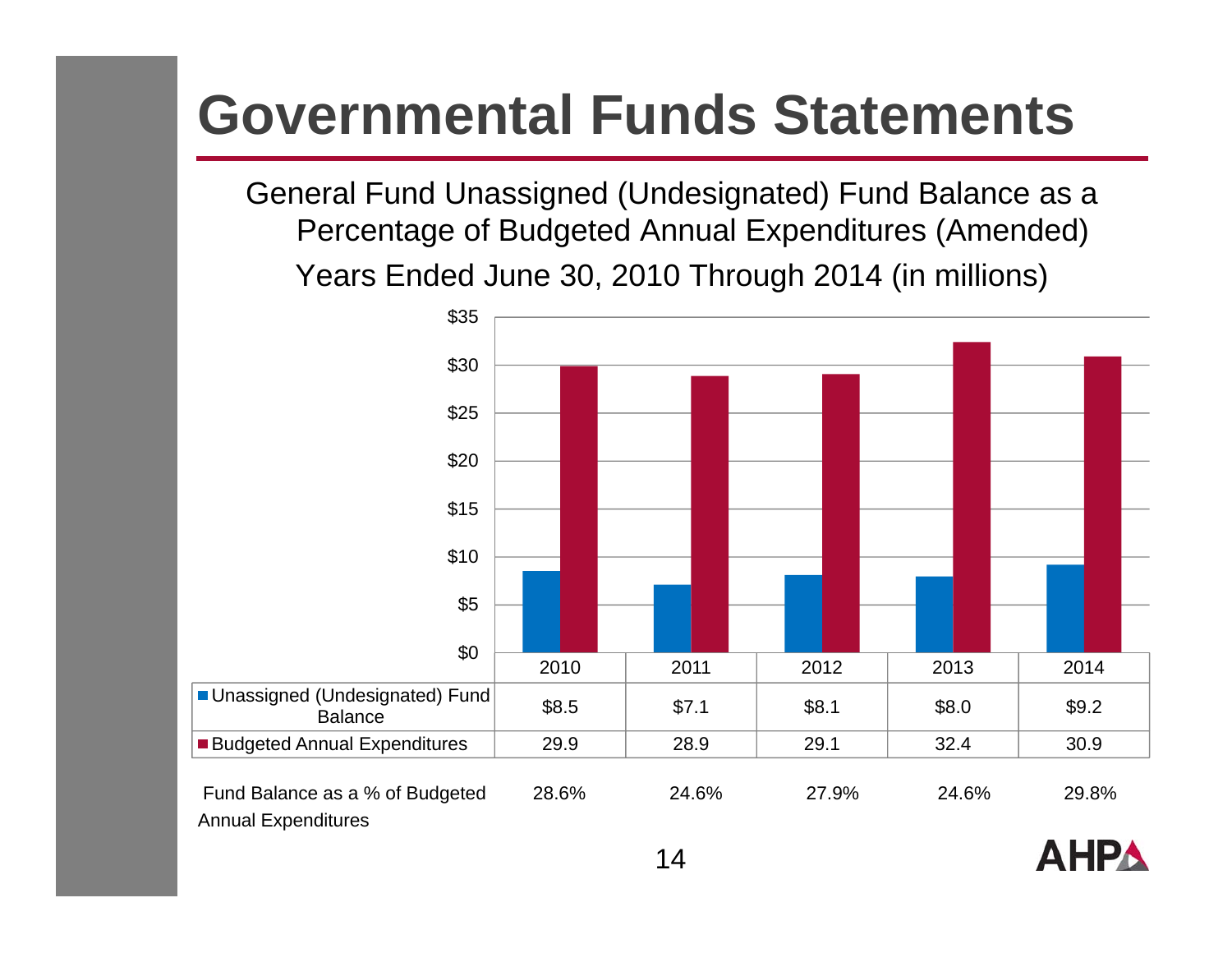# **City of Novi**



Constitutional is the only portion guaranteed. Statutory portion is now City, Village, and Township Sharing (CVTRS). The new 2010 Census was effective for FY2011. Revenue

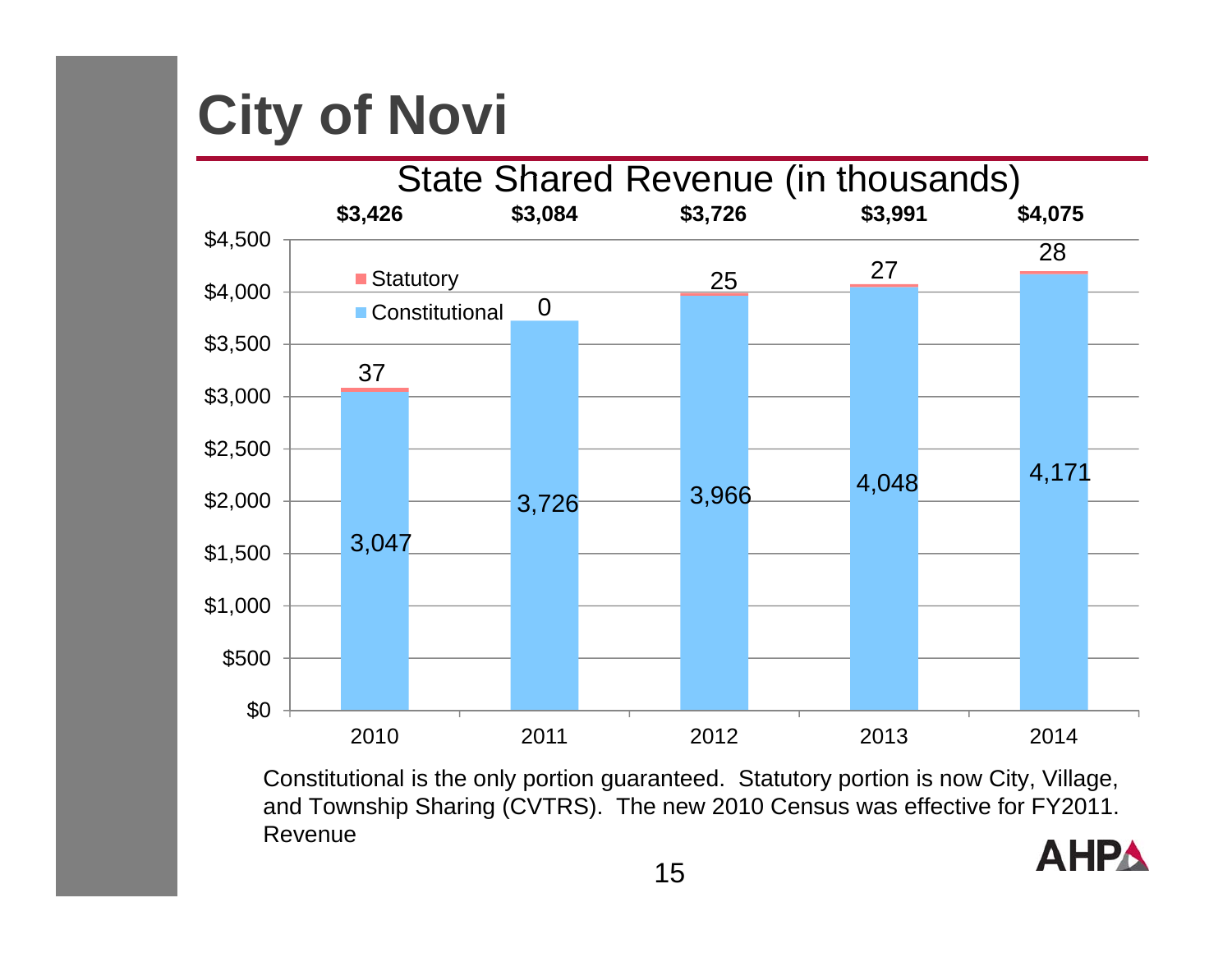# **City of Novi**

#### Fiscal Health Measures

#### Years Ended June 30, 2010 Through 2014 (in millions)



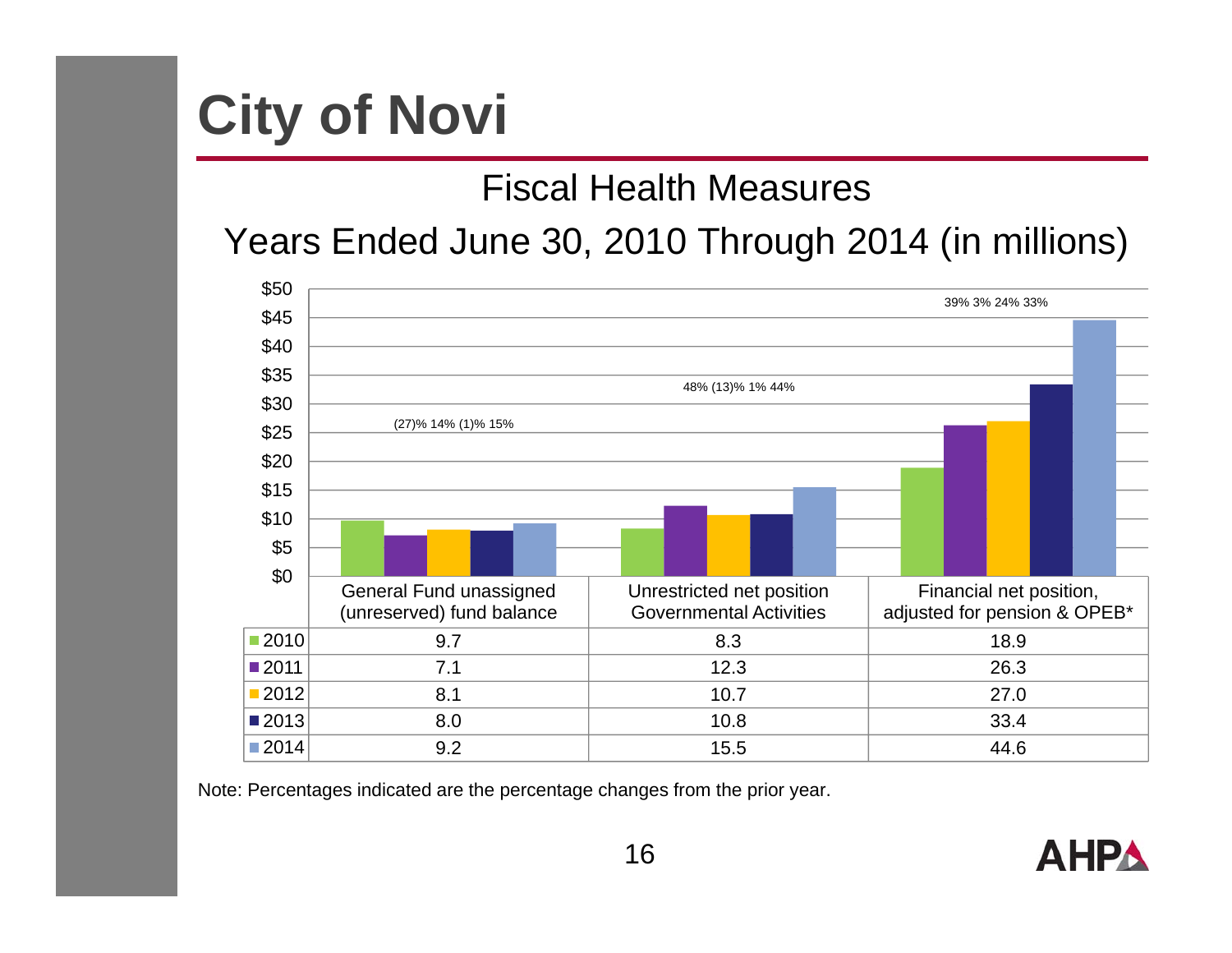

### Water and Sewer Fund Operations Years Ended June 30, 2010 Through 2014 (in millions)



\*Excludes depreciation

**AHPA**